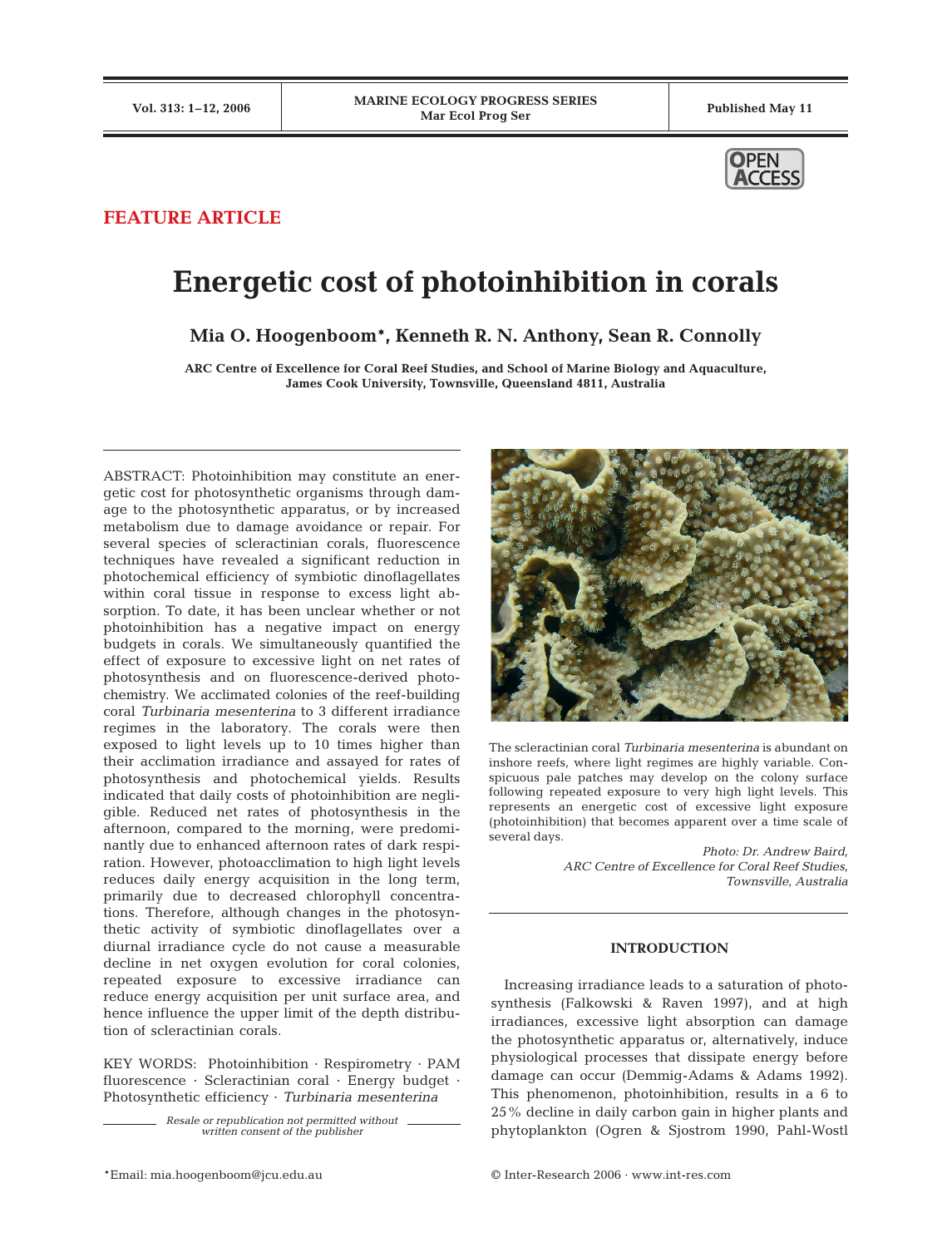1992, Werner et al. 2001), leading to reduced growth rates (Laing et al. 1995). For numerous scleractinian coral species, a marked reduction in the efficiency of light use for photochemistry by zooxanthellae, the symbiotic dinoflagellates within coral tissue, is apparent under high light conditions (e.g. Brown et al. 1999, Jones & Hoegh-Guldberg 2001, Winters et al. 2003). Furthermore, when isolated from their coral host, zooxanthellae exhibit reduced rates of photosynthesis at high light levels (Shick et al. 1995, Goiran et al. 1996; but see Iglesias-Prieto & Trench 1994). Correspondingly, avoidance of excessive light levels is a determinant of morphology in coral colonies, and many species generate self-shading morphologies in high-light habitats (Oliver et al. 1983, Titlyanov 1991a, Muko et al. 2000). Despite this, the impact of photoinhibition on net rates of photosynthetic energy acquisition of the coral symbiosis is not well understood. If photoinhibition incurs significant costs for corals, it may exclude light-sensitive species from shallow habitats. Even in the presence of morphological strategies that reduce light absorption, or potential changes to the composition of the symbiont population toward light-tolerant clades (e.g. Iglesias-Prieto et al. 2004), costs of photoinhibition potentially demarcate an upper bound of the depth distribution of reef-building corals.

Using  $O_2$  or  $CO_2$  flux measurements (respirometry), photoinhibition has traditionally been detected as a decline in the light-saturated photosynthetic rate (e.g. Platt et al. 1980). An alternative method for assaying photosynthesis is fluorometry, which allows estimates of photosynthetic activity from the fluorescent properties of chlorophyll *in vivo* (Maxwell & Johnson 2000). In the fluorometry method, photoinhibition is typically inferred from a decline in photochemical efficiency during and/or after exposure to high irradiance. Such a decline may be due to reversible processes such as increased dissipation of absorbed light as heat ('dynamic' photoinhibition), or to damage to photosynthetic units requiring *de novo* synthesis of protein for repair ('chronic' photoinhibition: Hoegh-Guldberg & Jones 1999, Gorbunov et al. 2001). In corals, changes in photochemical yield of zooxanthellae over a diurnal irradiance cycle are generally attributed to dynamic photoinhibition (Hoegh-Guldberg & Jones 1999, Lesser & Gorbunov 2001, Winters et al. 2003). However, chronic photoinhibition has also been reported, with up to 30% of photosynthetic reaction centers damaged by exposure to full sunlight in shallow waters (see Gorbunov et al. 2001). Nevertheless, there is no evidence to indicate whether such changes in photochemistry of zooxanthellae lead to reduced photosynthetic energy acquisition of the coral symbiosis. In some corals, rates of photosynthetic oxygen evolution are higher in the afternoon than in the morning (Levy et al. 2004), even though photoinhibition should be greater in the afternoon following exposure to high irradiance at midday. To determine the ecological significance of photoinhibition for reef-building corals, we must resolve whether excess light absorption entails an energetic cost, and, if so, whether this cost constitutes a significant proportion of daily photosynthetic energy acquisition.

Photoinhibition, whether dynamic or chronic, may comprise an energetic cost by reducing the maximum rate of photosynthesis  $(P_{MAX})$  at supra-saturating light levels (e.g. Platt et al. 1980). Alternatively, costs may arise from increased sub-saturation irradiance  $(E_K)$ following exposure to high irradiance, corresponding to lower efficiency of light utilization for photosynthesis (e.g. Kana et al. 2002). Finally, photoinhibition may cause elevated rates of respiration  $(R_{DARK})$  due to increased biosynthesis for damage repair.

The principal aim of this study was to resolve whether photoinhibition comprises a significant energetic cost for corals. Our focus was upon costs incurred by the coral/zooxanthellae symbiosis, the ecologically relevant unit of study for analyses of energy budgets for coral colonies. We quantified the cost of photoinhibition through changes in the parameters of the diurnal photosynthesis–irradiance (PI) relationship of corals. Given the influence of photoacclimation on the shape of the PI curve (e.g. Anthony & Hoegh-Guldberg 2003), we calculated costs of photoinhibition for corals acclimated to 3 different light regimes and exposed to 2 different diurnal irradiance cycles. In all cases, we expected that changes in photosynthesis parameters would be most pronounced for corals acclimated to lower light levels.

Our second aim was to evaluate the functional relationship between fluorescence and oxygen respirometry as assays of photosynthesis in reef-building corals. Respirometry and fluorometry measure different aspects of the PI relationship: the former captures net photosynthetic gas exchange averaged over a photosynthetic surface and the latter indicates gross photosynthetic electron transport from a small area of that surface (e.g. Maxwell & Johnson 2000). One of the key validations for the use of fluorescence as a measure of photosynthesis is proportionality between the quantum yields (photosynthesis per unit light absorbed) of oxygen evolution and photochemistry (e.g. Brown et al. 1999). Although a linear relationship between these variables has been established experimentally for some plants (Genty et al. 1989, Maxwell et al. 1998), field-based measurements often reveal a non-linear relationship (e.g. Seaton & Walker 1990, Fryer et al. 1998). This non-linearity means that gross photochemical activity may vary considerably without having any effect on net rates of photosynthesis. For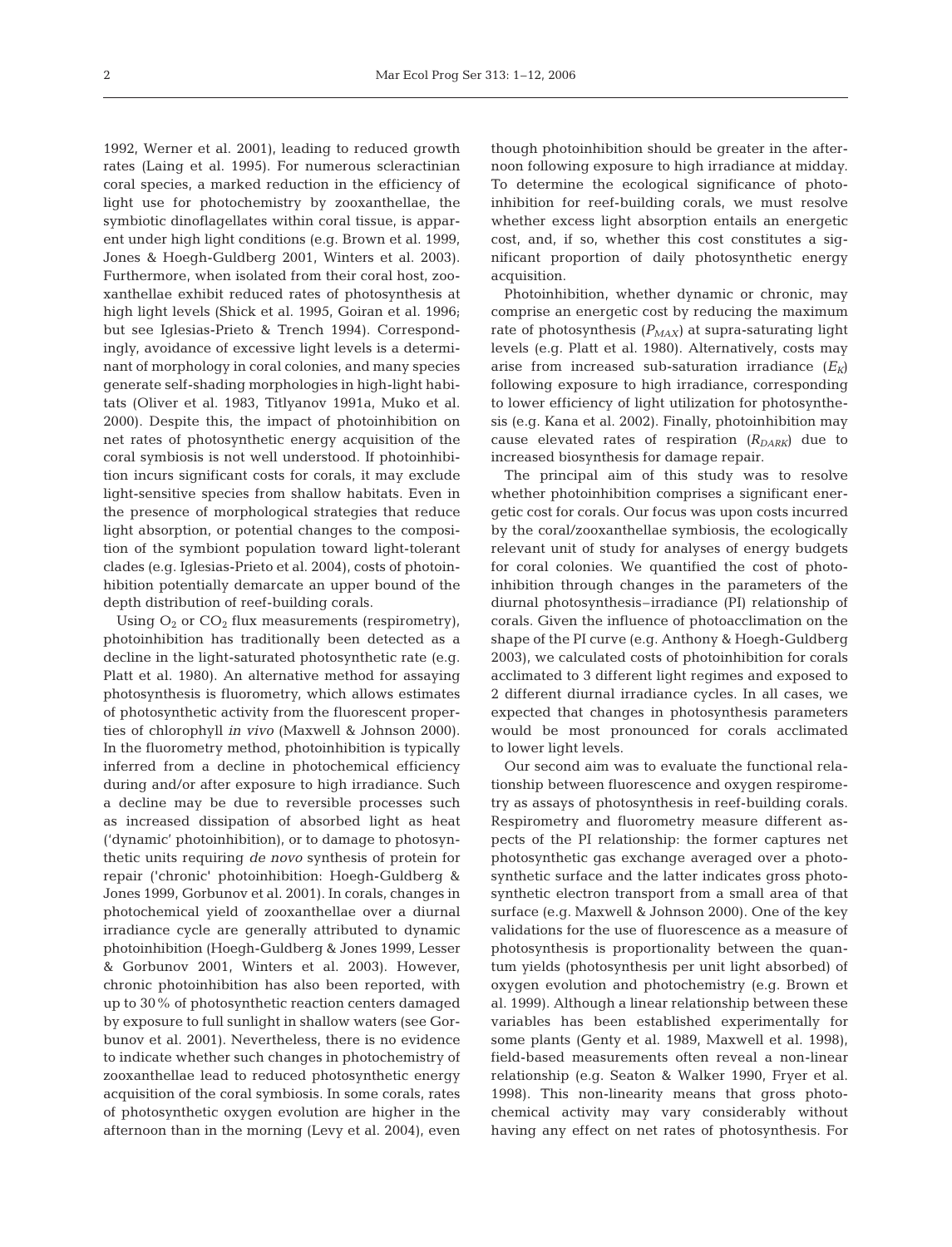corals, the functional relationship between Photosystem II (PSII) photochemistry and oxygen evolution is unknown. This is significant, because properties of the coral/zooxanthella symbiosis may cause this relationship to diverge considerably from that demonstrated for higher plants (e.g. due to respiration of coral tissue independently of photosynthetic production by symbionts).

# **MATERIALS AND METHODS**

We used the foliose coral *Turbinaria mesenterina* (Dendrophyllidae) as our study species, because it generates self-shading colony morphologies in high light habitats, suggesting sensitivity to excess light absorption (Willis 1985, Anthony et al. 2005). We collected 36 flat fragments (measuring approximately  $10 \times 10$  cm) from deep (6 m depth) and shallow (1 m depth) sites at Nelly Bay, Magnetic Island (19° 09' S, 146° 53' E) on 15 April 2004. Colonies were transported to aquarium facilities at James Cook University, divided into groups and allowed to photoacclimate to 3 different irradiance regimes—'High', 'Medium' and 'Low'—which corresponded to maximum daily irradiances of 570, 270 and 120 µmol photons  $m^{-2}$  s<sup>-1</sup> and represent 4, 7 and 10 m depth at the collection site, respectively (M. O. Hoogenboom unpubl. data). We used a minimum experimental depth of 4 m, as previous attempts to photoacclimate flat fragments of the study species to higher light levels resulted in high mortality (K. R. N. Anthony unpubl. data). This makes our results conservative with respect to the prevalence of photoinhibition under field conditions, as all colonies were acclimated to relatively low light levels. Colonies were allowed 6 wk for recovery and photoacclimation, which is ample for this species (Anthony & Hoegh-Guldberg 2003). To avoid potential changes to photosynthetic properties of our corals due to nutrient limitation, colonies were fed live rotifers (50 rotifers  $ml<sup>-1</sup>$ ). Water temperature was maintained between 26.5 and 28°C, approximating the modal temperature at the collection site ( $\approx$ 27°C, AIMS Cleveland Bay Weather Station Data).

**Experimental setting.** An array of 6 closed, clearperspex incubation chambers (2.7 l) coupled with calibrated Clark-type oxygen electrodes (Cheshire Systems) was used for the oxygen respirometry assays. The chambers were designed as flumes, equipped with pumps to maintain continuous water circulation at 5 to 6 cm  $s^{-1}$  (laminar flow), and were flushed for 4 min in every 20 min measuring period to prevent oxygen super-saturation. To control for photosynthesis and respiration of microorganisms within the water, we regularly left 1 chamber empty during respirometry runs. In

addition, chambers were cleaned at the end of each run to prevent biofilm formation. Oxygen concentrations were recorded every 20 s using a data logger (CR10X, Campbell Scientific). We suspended 400 W metal halide lamps (Eye) above both the chambers and aquaria to provide the light source for both diurnal photosynthesis measurements and the light acclimation treatments. These lamps have a spectrum resembling natural sunlight with the ultraviolet component present. For the photosynthesis measurements, we varied irradiance over the course of the day by changing the elevation of the lamps every 20 min, during the flushing period. Light levels (downwelling PAR) were measured using a cosine-corrected Licor probe (Li-192S) connected to a Li-1000 data logger (Licor). The chambers were submerged in a 1000 l water jacket with running seawater connected to a temperature control unit (C023, Carrier Systems) to prevent changes in water temperature during the measurement period.

On each day of data collection, 5 to 6 colonies from a photoacclimation treatment were selected for oxygen evolution measurements. Photosynthesis versus irradiance curves (PI curves) were constructed over 10 h diurnal cycles, with irradiance at time *t*, *E(t)*, varying approximately according to a cubic sine function:  $E(t)$  =  $E_{MAX}$  sin<sup>3</sup>( $\pi t/d$ ), where *t* is time (h after dawn), *d* is day length (10 h) and  $E_{MAX}$  is maximum daily irradiance. This function closely approximates diurnal irradiance variation under natural aquatic conditions (Marra 1978). Dark respiration was measured twice each day, at the beginning and end of each respirometry run. PI curves were measured on consecutive days with  $E_{MAX}$  = 600 μmol photons  $m^{-2}$  s<sup>-1</sup> on Day 1 and 1200 μmol photons  $m^{-2} s^{-1}$  on successive days. We used different diurnal irradiance cycles to assess whether costs of photoinhibition were influenced by the degree to which experimental irradiance exceeded the growth (acclimation) irradiance. For the corals acclimated to low light, we repeated measurements at *EMAX* = 1200 μmol photons  $m^{-2}$  s<sup>-1</sup> over 3 d to determine how photosynthetic properties change through time under potentially photoinhibitory conditions. To relate oxygen flux to colony tissue surface area, colonies were photographed together with a ruler using a digital camera (Canon G3). Surface areas were later determined using Image Tools (University of Texas Health Science Centre).

At the same time as colonies were selected for  $O_2$ evolution measurements, an identical set of colonies was selected for fluorescence measurements, and positioned outside the respirometry chambers. Irradiance at the surface of colonies inside and outside the chambers varied <5%. Fluorescence assays were carried out using a pulse-amplitude-modulated fluorometer (Mini-PAM, Walz) fitted with a 5 mm fiber optic probe. At the end of each 20 min illumination period, fluo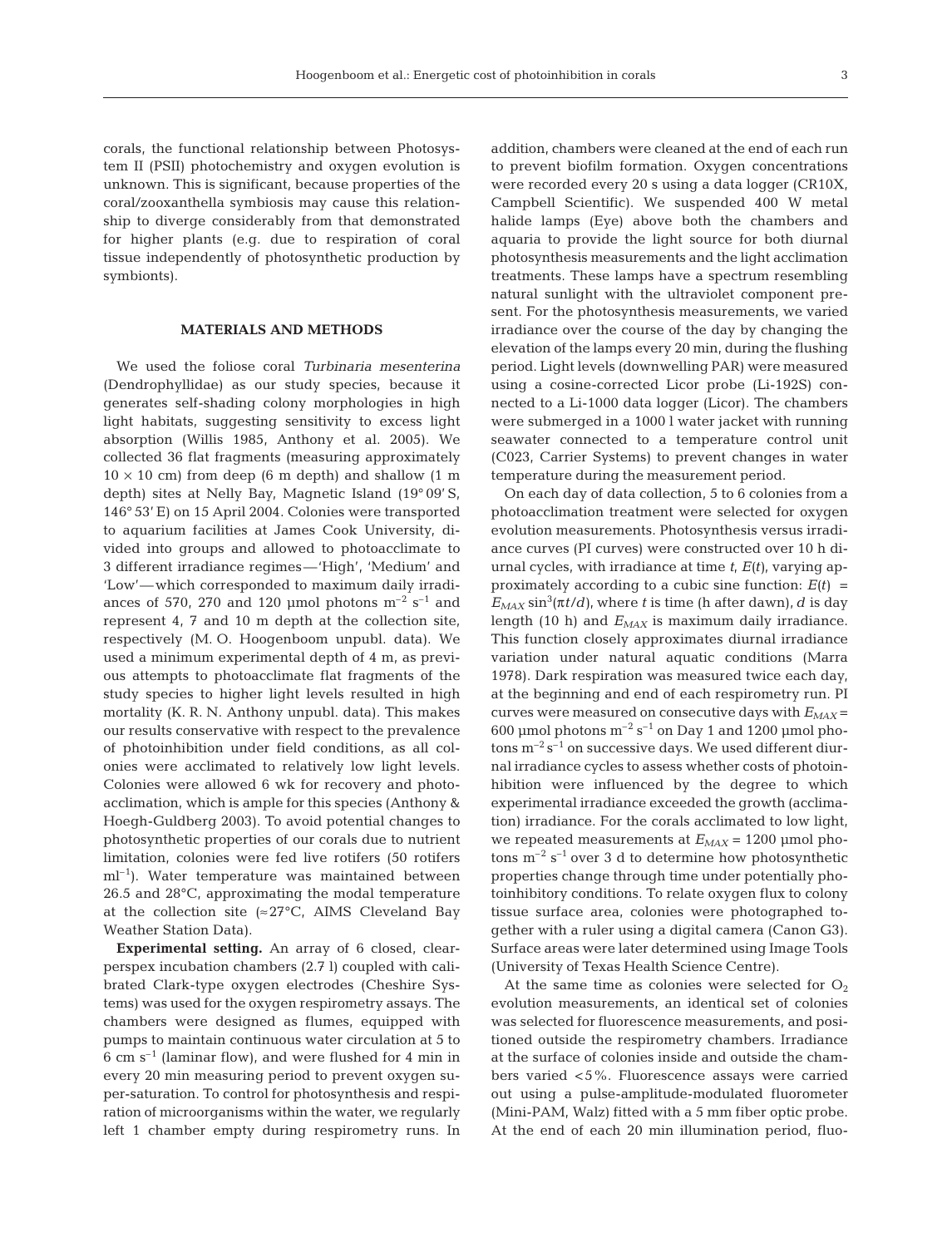rescence was measured at the centre of each colony. Apparent quantum yield of photochemistry  $(\Delta F/F_{m})$ , dimensionless) was calculated as  $\Delta F/F_m' = (F_m' - F)/F_m'$ , where *F* is steady state fluorescence in the light and *Fm*' is maximal fluorescence in the light (Genty et al. 1989). Similarly, maximum quatum yield (*Fv*/*Fm*, dimensionless) was calculated as  $F_v/F_m = (F_m - F_o)/F_m$  where  $F_o$ and  $F_m$  are steady state and maximal fluorescence iin darkness, respectively. We also calculated a non-photochemical quenching coefficient as  $NPQ = (F_m - F_m')/F_m'$ (after Maxwell & Johnson 2000)*.* Yield measurements were converted to relative electron transport rates (rETR) using the formula rETR =  $\Delta F/F_m' \times E \times 0.5$ , where  $E$  is irradiance and  $0.5$  is a factor that accounts for the distribution of electrons between Photosystem I and PSII (e.g. Hoegh-Guldberg & Jones 1999). We used this relative measure of the rate of electron transport, as the light absorption characteristics of tissue are unknown for this species.

**Chlorophyll concentration.** Immediately after photosynthesis assays were completed, colonies were frozen at –40°C and later used to determine chlorophyll content. Colonies were broken into 2 fragments and photographed for surface area measurements (see above). Fragments were ground to a fine paste, and chlorophyll was extracted in the dark using cold acetone (100%). To ensure that all chlorophyll was extracted from each coral fragment, the initial overnight extraction (12 h) was followed by two 1 h extractions. The combined volume of all 3 extractions was measured, and the extract centrifuged; 10 replicate absorbance readings at 630 and 663 nm were carried out for each fragment, and concentration of chl *a* and chl *c2* was determined using the equations of Jeffrey & Humphrey (1975). Chlorophyll concentrations were then normalised to fragment surface area.

**Data analysis.** We fitted a hyperbolic tangent function (Eq. 1) to PI data in order to estimate  $P_{MAX}$  (maximum rate of photosynthesis,  $\mu$ mol O<sub>2</sub> cm<sup>-2</sup> h<sup>-1</sup>) and  $E_K$ (sub-saturation irradiance, µmol photons  $m^{-2}$  s<sup>-1</sup>) using measured values of  $R_{DARK}$  (rate of respiration in darkness,  $\mu$ mol O<sub>2</sub> cm<sup>-2</sup> h<sup>-1</sup>):

$$
P(E) = P_{MAX} \tanh\left(\frac{E}{E_K}\right) - R_{DARK} \tag{1}
$$

We fitted this function to data using a Levenberg-Marquardt non-linear estimation routine in STATIS-TICA (StatSoft). We first estimated  $P_{MAX}$  and  $E_K$  for the morning part of the diurnal photosynthesis curve. As there was no evidence in the data of a change in (net)  $P_{MAX}$  in the afternoon compared with the morning, we subsequently used the fitted  $P_{MAX}$  value from the morning part of the PI curve to obtain an estimate of  $E_K$ during the afternoon. This allowed us to detect whether exposure to light over the course of the morning altered

the shape of the PI curve during the afternoon. We used repeated-measures ANOVA to investigate the effect of photoacclimation state and diurnal irradiance cycle on changes in photosynthesis parameters over the day. We then used the fitted parameters to calculate photosynthetic oxygen evolution during mornings (5 h) and afternoons (5 h), based on the integral of Eq. (1). We used a numeric integration routine in MATLAB (MathWorks) to evaluate this integral for each colony. Subsequently, we calculated the energetic cost of photoinhibition as the proportional difference between total photosynthesis summed over the morning, compared with the afternoon, and tested statistical significance of the cost by paired-samples *t*-tests. The cost therefore represents the reduction in net carbon acquisition due to exposure to excessive irradiance over a daily timescale. We chose this method in place of commonly used photosynthesis/respiration ratios (e.g. Muscatine et al. 1981), as rates of respiration over the day are not constant, as was assumed under the latter method (e.g. Kuhl et al. 1995, Al-Horani et al. 2003). To ascertain whether repeated exposure to excessive irradiance alters the photosynthetic properties of *Turbinaria mesenterina*, we used paired-samples *t*-tests to compare mean values of 5 key photosynthetic properties between Days 1 and 3 of exposure.

Quantum yield of oxygen evolution, in mol oxygen  $(mod$  photons $)^{-1}$ , was obtained by dividing rates of photosynthesis (converted to appropriate units of  $\mu$ mol  $O_2$  m<sup>-2</sup>  $s^{-1}$  and corrected for dark respiration) by incident irradiance (µmol photons  $m^{-2}$  s<sup>-1</sup>) (Seaton & Walker 1990). Because dark respiration in corals is enhanced by light exposure (e.g. Edmunds & Spencer-Davies 1988), we used linear interpolation between estimates of  $R_{DARK}$ for the morning and afternoon to convert measured net photosynthesis to estimates of gross photosynthesis. For comparison between fluorescence and respirometry assays of photosynthesis, we normalized our data to chlorophyll concentration. We chose this normalization to avoid confounding differences in photochemistry between light acclimation treatments with any differences in chlorophyll concentration.

#### **RESULTS**

#### **Net photosynthesis and rETR**

Photoinhibitory responses varied greatly, depending on whether respirometry or fluorescence assays of photosynthesis were used. In general, although rETR decreased under high irradiance in response to declining apparent photochemical yield (Fig. 1B,C), lightsaturated rates of photosynthesis remained constant for corals acclimated to all the 3 light regimes, regard-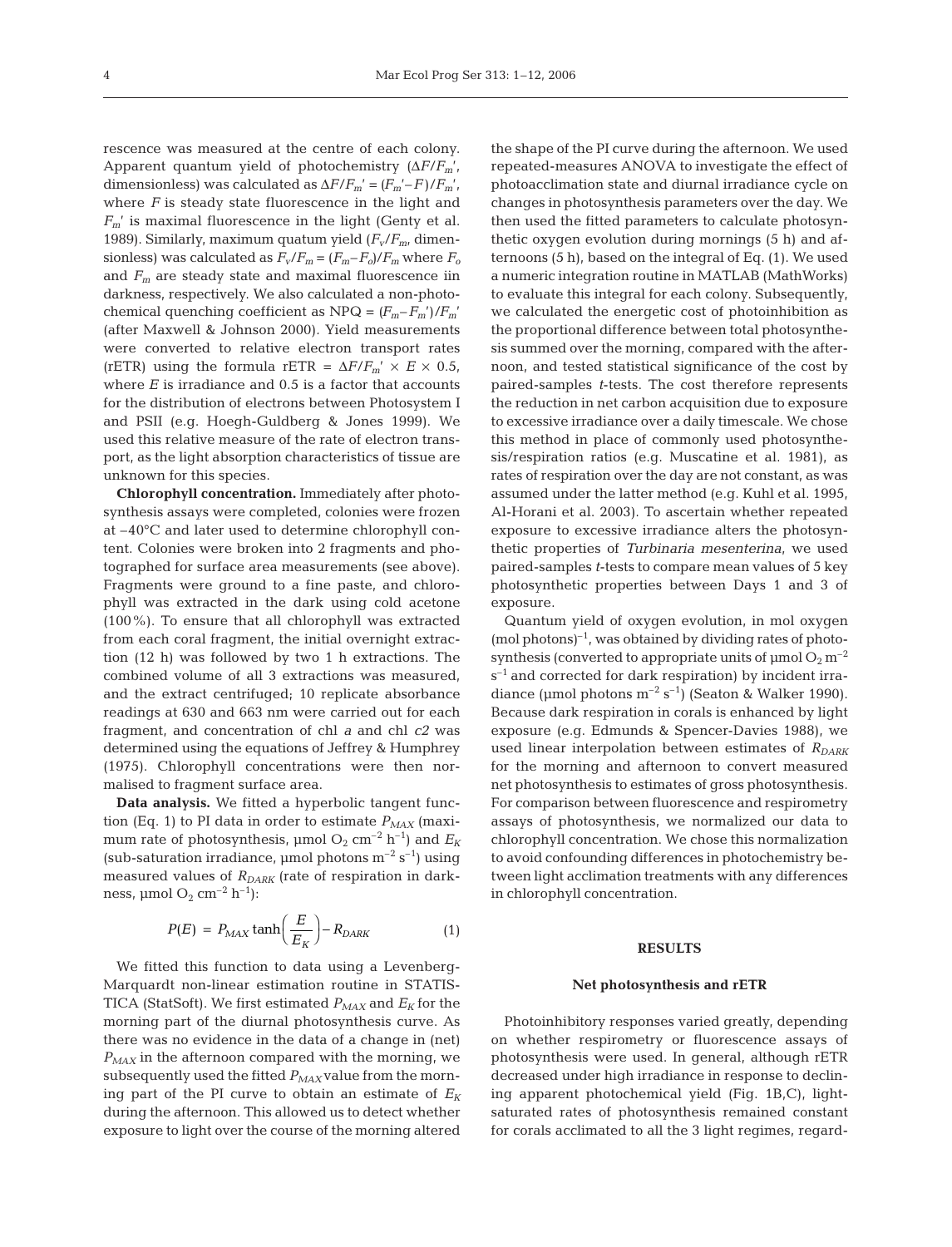5



Fig. 1. *Turbinaria mesenterina.* Relative electron transport (rETR) and diurnal net photosynthesis versus irradiance in corals acclimated to 3 light regimes and subjected to 2 daily irradiance cycles ( $\bullet$ :  $E_{MAX}$  = 600 µmol photons m<sup>-2</sup> s<sup>-1</sup>;  $\Delta$ :  $E_{MAX}$  = 1200 µmol photons  $m^{-2}$  s<sup>-1</sup>), measured at 20 min intervals over the day; (A,D) high light; (B,E) medium light; (C,F) low light (mean  $\pm$  SE; n = 5 to 8)

less of whether they were exposed to a daily irradiance cycle of  $E_{MAX} = 600$  or 1200 µmol photons m<sup>-2</sup> s<sup>-1</sup> (Fig. 1D–F). For all of our light-acclimation treatments, NPQ was highest at midday, mirroring the decrease in photochemical yield (results not shown). The magnitude of NPQ was also related to photoacclimation state, with corals acclimated to high light showing greater quenching capacity. Compared with rates of oxygen evolution, rETR approached saturation more slowly and was generally higher in the morning than in the afternoon at the same irradiance. This effect was most apparent at mid-afternoon under both diurnal irradiance cycles, but rETR returned to morning levels by late afternoon. In other words, effects of photoinhibition on rETR were short-lived, and photochemical activity returned to initial values by the end of the day, despite exposure to light levels well above those to which corals were acclimated. Overall, we found no evidence that low photochemical efficiency at midday had any effect on net photosynthesis, i.e. although rETR via photochemistry decreased under high irradiance, rates of photosynthesis remained saturated even when corals were exposed to light levels much higher than their acclimation irradiance.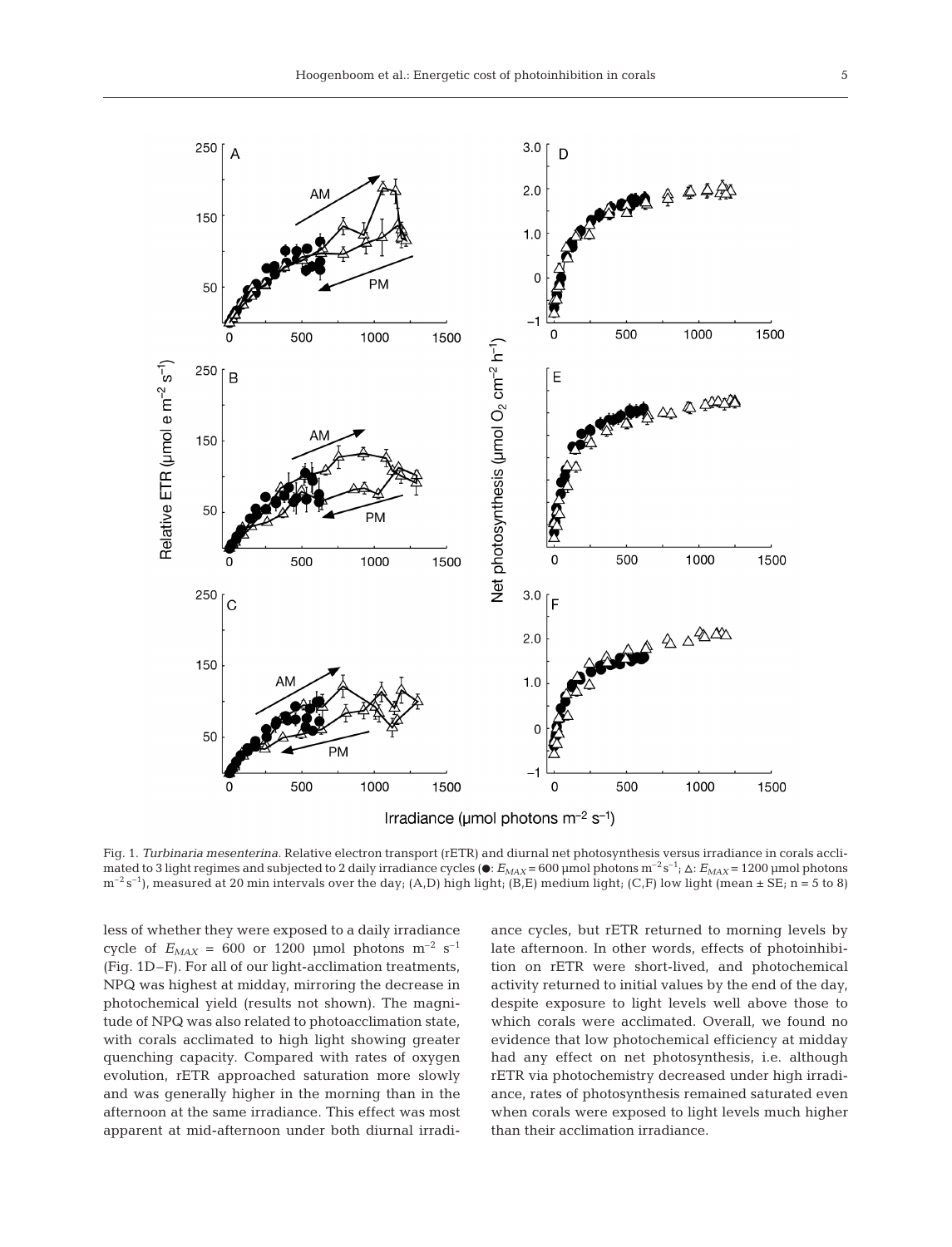Table 1. ANOVA for the effect of photoacclimation state (State), diurnal irradiance cycle (Treatment) and time of day (Time) on photosynthesis–irradiance curve parameters, and results of post hoc tests (Tukey's Unequal N HSD). *PMAX*: maximum rate of photosynthesis;  $E_K$ : sub-saturation irradiance;  $R_{DARK}$ : rate of respiration in darkness. L, M, H: corals acclimated to low, medium and high irradiance regimes, respectively; 600/1200: estimates under daily irradiance cycles with *E<sub>MAX</sub>* = 600 and 1200 μmol photons  $m^{-2}$  s<sup>-1</sup>, respectively. AM, PM: estimates from the morning and afternoon half of the diurnal photosynthesis curve

| Units                                                              | Effect                                                                                                                                                    | $F$ (df)                                                                                           | p                                                          | Post hoc                                           |
|--------------------------------------------------------------------|-----------------------------------------------------------------------------------------------------------------------------------------------------------|----------------------------------------------------------------------------------------------------|------------------------------------------------------------|----------------------------------------------------|
| $P_{MAX}$ (umol O <sub>2</sub> cm <sup>-2</sup> h <sup>-1</sup> )  | <b>State</b><br>Treatment<br>$State \times Treatment$                                                                                                     | 11(2, 29)<br>6.9(1, 29)<br>1.8(2, 29)                                                              | < 0.01<br>< 0.05<br>0.19                                   | $L < M = H$<br>$600 < 1200$ for L, M, H            |
| $E_K$ (µmol photons m <sup>-2</sup> s <sup>-1</sup> )              | <b>State</b><br>Treatment<br>State $\times$ Treatment<br>Time<br>State $\times$ Time<br>Treatment $\times$ Time<br>State $\times$ Treatment $\times$ Time | 0.24(2, 29)<br>23(1, 29)<br>5.7(2, 29)<br>0.03(1, 29)<br>0.33(2, 29)<br>0.02(1, 29)<br>0.03(2, 29) | 0.79<br>< 0.01<br>< 0.01<br>0.86<br>0.72<br>0.90<br>0.97   | na<br>L & M, $1200 > 600$                          |
| $R_{DARK}$ (µmol O <sub>2</sub> cm <sup>-2</sup> h <sup>-1</sup> ) | <b>State</b><br>Treatment<br>State $\times$ Treatment<br>Time<br>State $\times$ Time<br>$Treatment \times Time$<br>State $\times$ Treatment $\times$ Time | 22(2, 29)<br>2.6(1, 29)<br>0.71(2, 29)<br>19(1, 29)<br>0.53(2, 29)<br>4.7(1, 29)<br>0.21(2, 29)    | < 0.01<br>0.12<br>0.50<br>< 0.01<br>0.59<br>< 0.05<br>0.81 | $L < M = H$<br>na<br>AM < PM when $E_{MAX}$ = 1200 |

As expected, the shape of the PI curve for colonies of *Turbinaria mesenterina* varied with photoacclimation state.  $P_{MAX}$  was significantly lower for corals acclimated to low light levels compared with the other 2 growth irradiances (main effect of State for

*PMAX*, Table 1). *PMAX* was also higher under exposure to more intense light for corals acclimated to all growth irradiances (main effect of Treatment, Table 1). This latter finding indicates that photosynthesis did not reach complete saturation under the lower diurnal irradiance cycle (also evident from the filled points in Fig.  $1D-F$ ).  $E_K$  increased with acclimation irradiance when corals were exposed to low light levels, but not under exposure to high light levels (Fig. 2A,B). This difference was apparent as a significant State  $\times$  Treatment interaction (Table 1). To our knowledge, this finding represents the first evidence that corals dynamically downregulate net oxygen evolution due to excessive light absorption. We found no evidence of any variation in  $E_K$  between morning and afternoon (all effects involving Time were non-significant for  $E_{K}$ , Table 1; filled points compared to triangles, Fig. 2A,B).

*RDARK* was markedly influenced by light intensity, both in terms of acclimation irradiance (significant main effect of State, Table 1) and diurnal irradiance treatment. Under both diurnal irradiance cycles,  $R_{DARK}$  increased with acclimation irradiance (Fig. 2C,D). Fur-

thermore,  $R_{DARK}$  was distinctly higher in the afternoon than in the morning under the high diurnal irradiance treatment (open triangles compared to filled points in Fig. 2D), but not under exposure to lower light levels



Fig. 2. *Turbinaria mesenterina*. (A<sub>*B*</sub>) Sub-saturation irradiance ( $E_K$ ), and (C,D) respiration ( $R_{DARK}$ ) during morning (AM) and afternoon (PM) in corals acclimated to 3 light regimes (low, medium, high) and exposed to 2 irradiance cycles (mean  $\pm$  95% confidence intervals; n = 5 to 8)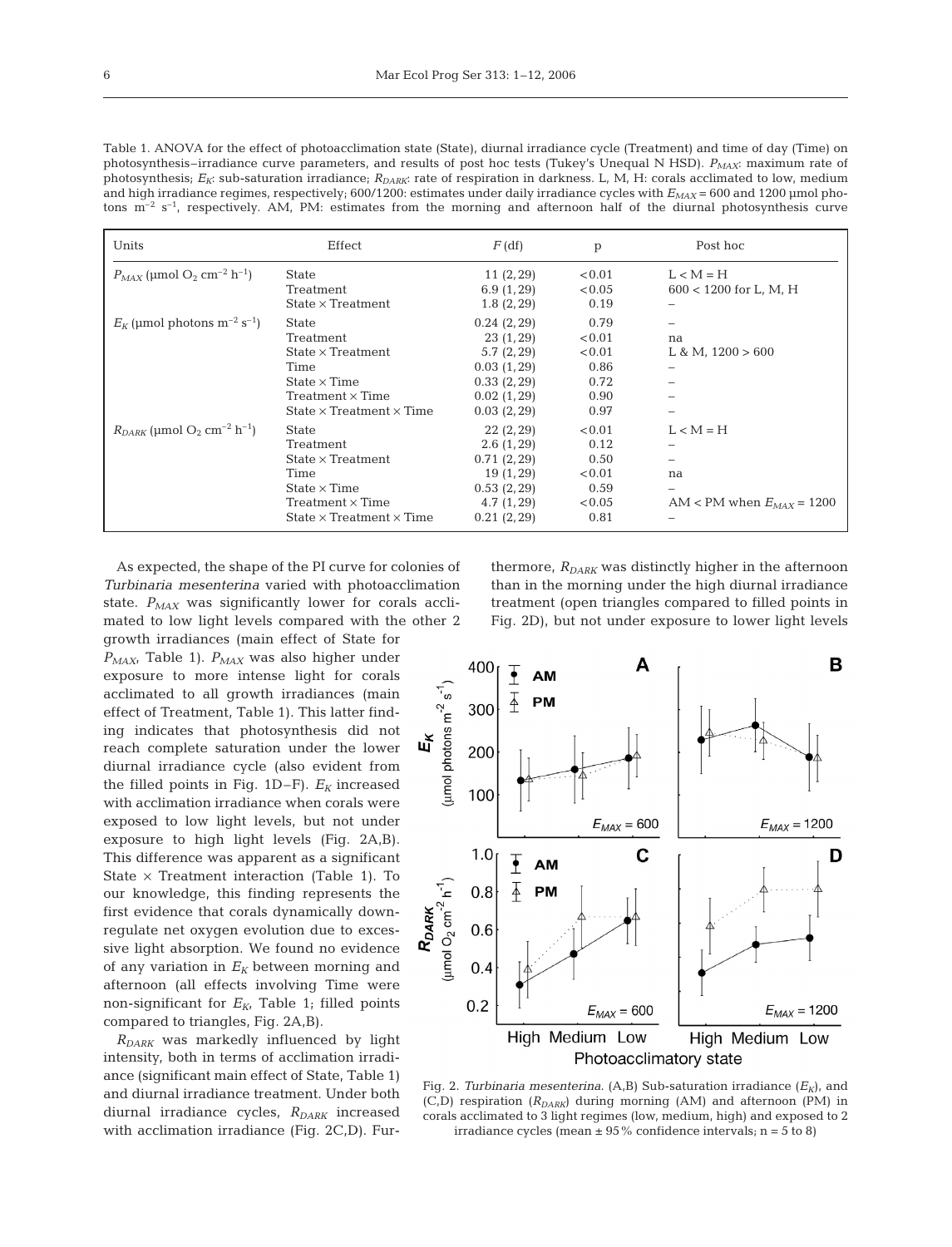(Fig. 2C). Consequently, we found a significant Treatment  $\times$  Time interaction for  $R_{DARK}$  (Table 1). Therefore, differences between rates of net photosynthesis in the early morning compared with the late afternoon at the same irradiance (Fig. 1E,F) are predominantly due to changes in rates of respiration. The post-illumination increase in rates of dark respiration was consistent across all photoacclimation groups (i.e. none of the interaction effects involving State were significant for  $R_{DARK}$  see Table 1). This suggests that increased metabolic activity following light exposure may be a general response of the coral–zooxanthellae symbiosis, and is not influenced by the degree to which exposure irradiance exceeds the irradiance to which corals are acclimated.

# **Cost of photoinhibition**

Total net oxygen evolution (and equivalently, carbon fixation) was significantly lower during the afternoon than in the morning for corals acclimated to all 3 irradiance regimes when exposed to the higher daily irradiance cycle. Specifically, integrated rates of net photosynthesis under exposure to high light levels showed a 15 to 17% decline in the afternoon, compared with the morning (Fig. 3A; Table 2). Moreover, corals acclimated to the lowest light levels showed a 6% reduction in integrated net rates of photosynthesis during the afternoon when exposed to the lower daily irradiance regime. Although this reduction constitutes a considerable proportion of daily photosynthetic activity, gross photosynthetic energy acquisition (disregarding oxygen consumption through respiration) summed over the morning and the afternoon did not differ significantly for any of the comparisons (Fig. 3B; Table 2). In other words, photoinhibition only represents a significant energetic cost for corals if metabolic activity associated with repair of damaged components of the

Table 2. *Turbinaria mesenterina.* Proportional difference between integrated net and gross photosynthesis over the course of the afternoon compared to the morning for corals acclimated to 3 different light regimes (State), and exposed to 2 diurnal irradiance cycles (maximum daily irradiance, *EMAX*, μmol photons m–2 s–1). Results of paired samples *t*-test

| $E_{MAX}$ | State  | df |         | Net photosyn.<br>р |         | Gross photosyn.<br>р |
|-----------|--------|----|---------|--------------------|---------|----------------------|
| 600       | High   | 5  | $-0.07$ | 0.95               | $-0.06$ | 0.96                 |
|           | Medium | 4  | $-1.99$ | 0.12               | 0.51    | 0.64                 |
|           | Low    | 5  | $-3.37$ | < 0.05             | $-0.15$ | 0.89                 |
| 1200      | High   | 4  | 4.4     | < 0.05             | 0.09    | 0.93                 |
|           | Medium | 7  | $-4.5$  | < 0.05             | 0.71    | 0.50                 |
|           | Low    | 4  | $-7.6$  | < 0.05             | $-0.31$ | 0.77                 |

photosynthetic apparatus is the major cause of postillumination enhancement of respiration.

Although daily costs of photoinhibition appear to be negligible for *Turbinaria mesenterina*, photoacclimation to high light levels does not maximise integrated daily photosynthesis. In fact, total daily energy acquisition per unit surface area was lower on average for the high light acclimated corals than for corals acclimated to intermediate light levels when exposed to the same daily irradiance cycle (Fig. 4). This is primarily due to a lower chlorophyll concentration, higher  $E_{K}$  and a higher  $R_{DARK}$  for corals at high light levels, compared to those acclimated to lower light levels. When integrated photosynthesis was calculated for each photoacclimation treatment over a daily irradiance cycle with  $E_{MAX}$  equal to the growth irradiance, results indicated that higher light availability does not translate to higher daily carbon acquisition for *T. mesenterina*. In other words, photoacclimation causes carbon acquisition to remain constant across an approximately 5-fold light gradient.



Fig. 3. *Turbinaria mesenterina.* Percentage difference in (A) net and (B) gross photosynthesis between morning and afternoon in corals acclimated to 3 different light regimes (H: high; M: medium; L: low) and exposed to 2 diurnal irradiance cycles  $(E_{MAX}$ , 600 and 1200 µmol photons m<sup>-2</sup> s<sup>-1</sup>) (mean  $\pm$  SE; n = 5 to 8). \*Statistically significant difference (dependent samples *t*-test, see Table 3)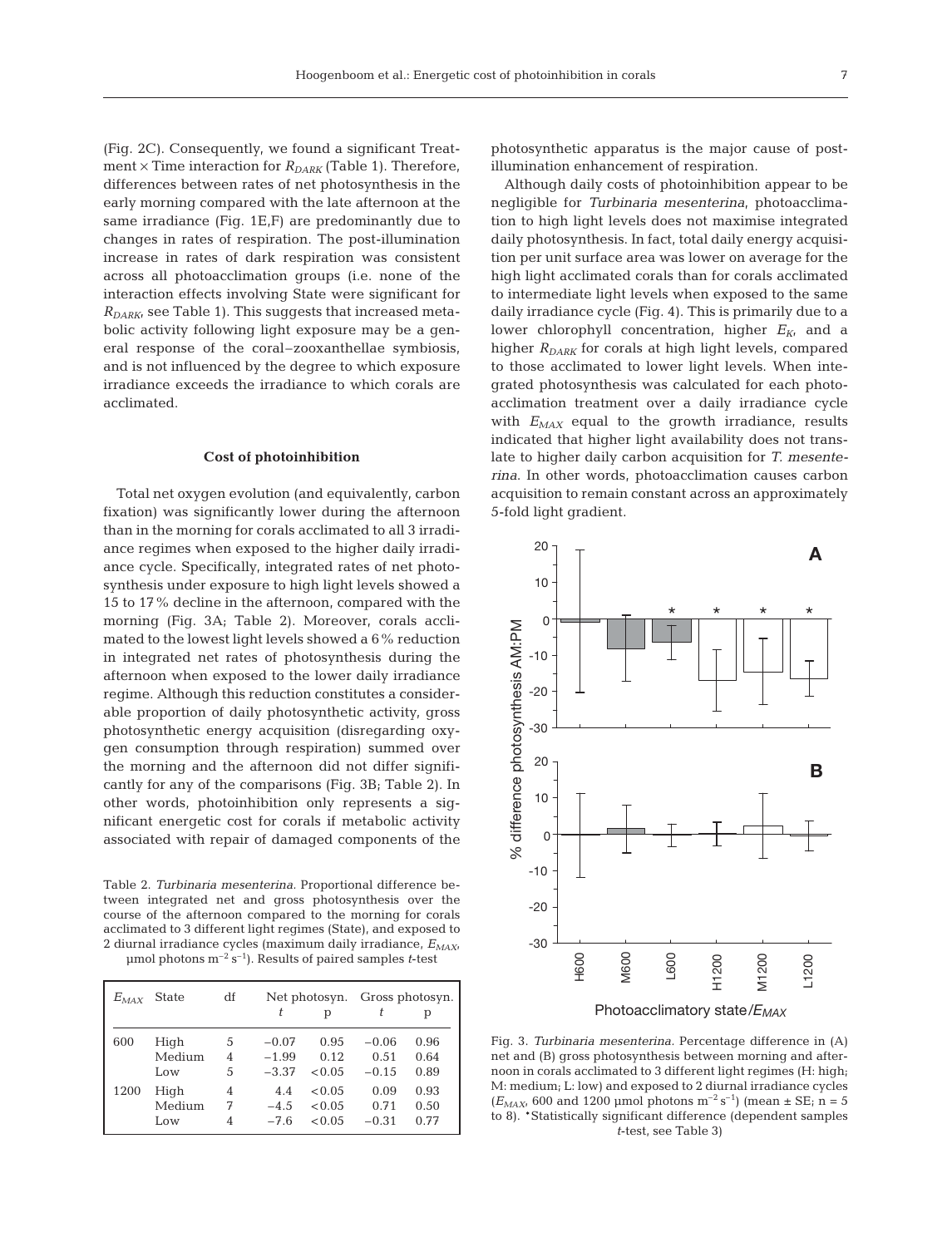

Fig. 4. *Turbinaria mesenterina.* Daily integrated photosynthetic oxygen evolution in corals acclimated to 3 light regimes (H: high; M: medium; L: low) and exposed to 2 diurnal irradiance cycles ( $E_{MAX}$ , 600 and 1200 µmol photons m<sup>-2</sup> s<sup>-1</sup>)  $(mean \pm SD)$ 

To determine the medium-term consequences of photoinhibition and changes in photoacclimation state on carbon gain, we repeated measurements of photosynthesis for the low light acclimated corals over 3 d of exposure to a daily irradiance cycle with  $E_{MAX}$  = 1200 μmol photons  $m^{-2} s^{-1}$ . Although all of the measured photosynthetic properties varied over this time frame (Table 3), changes were only statistically significant for chlorophyll concentration and light-saturated *PMAX*. The increase in (fitted)  $P_{MAX}$  was partially due to a corresponding increase in  $R_{DARK}$ . The net effect of this was that although  $P_{MAX}$  was higher after repeated exposure to high light levels, integrated daily photosynthesis was actually lower, although not significantly so. In general, these changes in photosynthetic properties were consistent with photoacclimation to high light levels (increased  $P_{MAX}$ ,  $E_{K}$  and  $R_{DARK}$ , lower chlorophyll concentration and maximum photochemical efficiency). Collectively, our results indicate that while gradual loss of function of individual symbionts over the course of the day has a negligible (short-term) impact on energy budgets, repeated exposure leads to lower concentration of chlorophyll per unit surface, and consequently lower daily energy acquisition in the long term.

# **Fluorescence versus respirometry**

In contrast to the linear relationship between fluorescence and gas exchange measures of photosynthetic activity typically assumed for corals (e.g. Brown et al. 1999, Hoegh-Guldberg & Jones 1999), our results demonstrate a curvilinear relationship (Fig. 5). Furthermore, there was considerable variability in the relationship between the quantum yields of oxygen evolution and photochemistry (Fig. 5A). At high light levels, ETR may decline by >50% without any measurable effect on the net rate of photosynthesis. Similarly, a 3-fold variation in rETR was evident at  $P_{MAX}$ . On the other hand, rETR was directly proportional to rates of oxygen evolution at low light levels (i.e. low rates of photosynthesis). The breakdown of the linear relationship between these 2 measures at high irradiance is driven by the substantially greater degree of hysteresis exhibited by rETR versus irradiance compared with photosynthesis versus irradiance when measured over a diurnal cycle. In addition to the hysteresis effect, lower correlation at high irradiance was related to variation in  $P_{MAX}$  (oxygen evolution) due to photoacclimation. For corals acclimated to low light levels, oxygen evolution per electron transported was lower (lower rate of photosynthesis at the same rETR, Fig. 5B). Collectively, these results demonstrate that for *Turbinaria mesenterina,* the relationship between biochemical and energetic assays of photosynthesis is influenced by the photoacclimation state of individual colonies, even when variation in chlorophyll concentration between colonies is taken into account.

#### **DISCUSSION**

Our results demonstrate that exposure of corals to high light levels only leads to a depression of net photosynthesis when average daily irradiances are much higher than growth (acclimation) irradiances. Moreover, reduced rates of net photosynthesis in the afternoon are primarily associated with increased respiration rates. Previous studies of light-enhanced respiration in corals have demonstrated a 6- to 12-fold

Table 3. *Turbinaria mesenterina.* Change in photosynthetic properties (mean ± SE) in corals acclimated to low light following repeated exposure to excessive irradiance  $(E_{MAX} = 1200 \text{ \mu mol photons m}^{-2} \text{ s}^{-1})$ , and results of dependent samples *t*-test (df = 3). *EK*: sub-saturation irradiance; *PMAX*: maximum rate of photosynthesis; *RDARK*: rate of respiration in darkness; *F*<sup>v</sup> /*F*m: maximum quantum yield of photochemistry

|       | Chlorophyll<br>$(\mu q \ cm^{-2})$ | $E_K$<br>(µmol photons $m^{-2}$ s <sup>-1</sup> ) | $P_{MAX}$<br>(umol $Q^2$ cm <sup>-2</sup> h <sup>-1</sup> ) | $R_{DARK}$<br>(µmol O <sub>2</sub> cm <sup>-2</sup> h <sup>-1</sup> ) | $F_{\rm v}/F_{\rm m}$ |
|-------|------------------------------------|---------------------------------------------------|-------------------------------------------------------------|-----------------------------------------------------------------------|-----------------------|
| Day 1 | $32 \pm 6$                         | $229 \pm 36$                                      | $2.3 \pm 0.06$                                              | $0.29 \pm 0.17$                                                       | $0.66 \pm 0.03$       |
| Day 3 | $23 \pm 8$                         | $345 \pm 54$                                      | $2.6 \pm 0.06$                                              | $0.40 \pm 0.10$                                                       | $0.52 \pm 0.06$       |
|       | 3.3                                | $-2.1$                                            | $-7.8$                                                      | 0.63                                                                  | 2.4                   |
| p     | < 0.05                             | 0.13                                              | < 0.01                                                      | 0.57                                                                  | 0.10                  |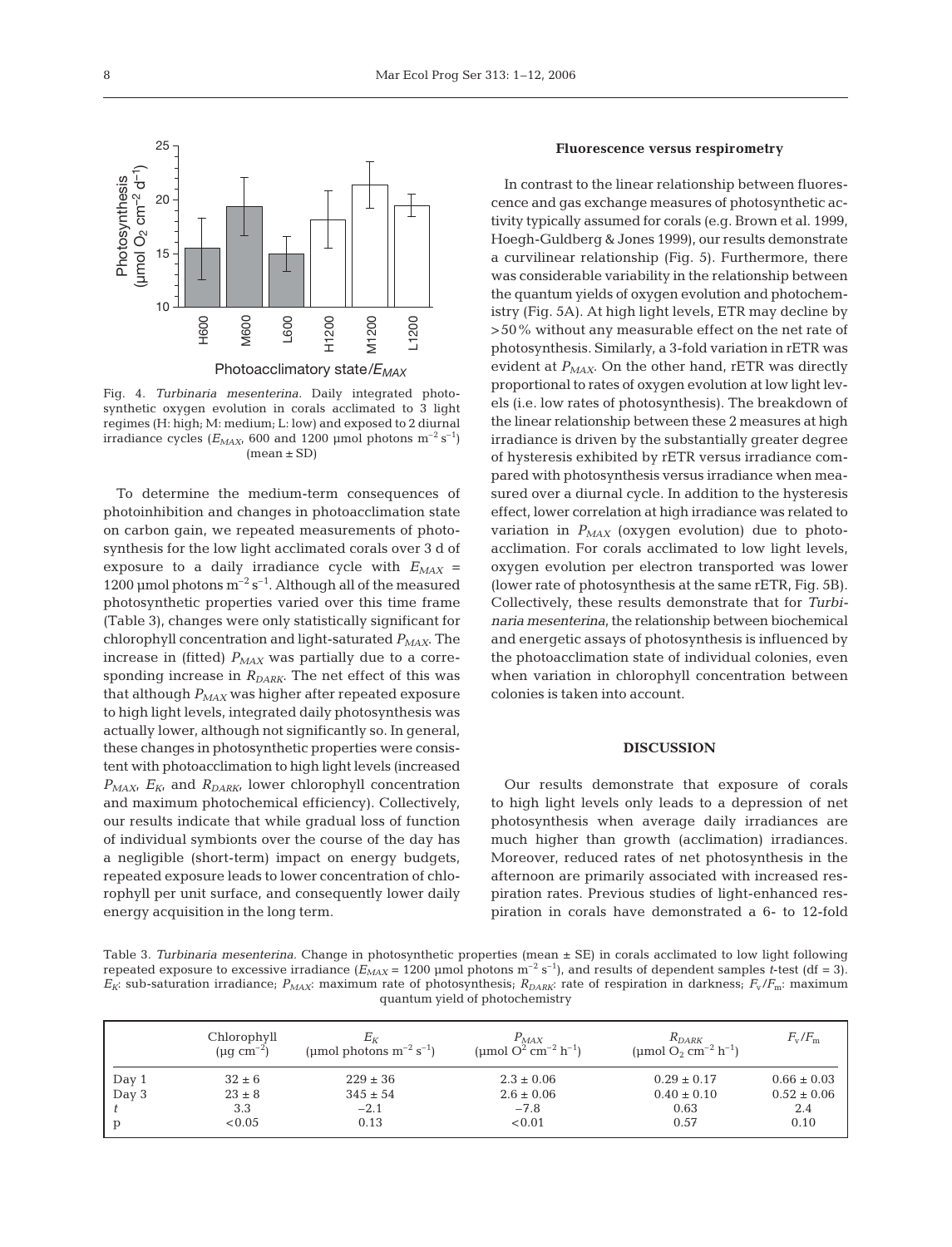

Fig. 5. *Turbinaria mesenterina.* Comparison between respirometry and fluorescence assays of photosynthetic activity. (A) Quantum yield of oxygen evolution (normalized to chlorophyll concentration) versus photochemical yield, and (B) rate of photosynthesis (corrected for dark respiration) versus relative electron transport rate, in corals acclimated to 3 light regimes (high, medium, low). Data are means; error bars omitted for clarity  $(n = 5$  to 8)

increase in oxygen consumption following light exposure (Kuhl et al. 1995, Al-Horani et al. 2003). A proportion of this increase may reflect energy expenditure for repair of damage to the photosynthetic apparatus of zooxanthellae, and/or coral tissue damage. However, light-enhanced respiration in corals is more likely due to enhanced metabolic activity related to e.g. increased skeletal growth (e.g. Reynaud-Vaganay et al. 2001) and increased photosynthetic activity, as significant light enhancement of respiration has been measured in corals exposed to irradiances as low as 140 μmol photons  $m^{-2}$  s<sup>-1</sup> (Al-Horani et al. 2003). If increased rates of respiration following exposure to high light levels were predominantly due to costs of repair of the photosynthetic apparatus, the magnitude of the change in respiration between morning and afternoon would depend upon the degree to which exposure irradiance exceeded acclimation irradiance (damage being greater for corals acclimated to lower light levels). As we observed the same post-illumination increase in rates of respiration for all acclimation treatments following exposure to the same diurnal irradiance cycle, we conclude that daily energetic costs of photoinhibition in corals are negligible.

Dissipation of light through non-photochemical pathways is recognised as an effective photoprotective mechanism in corals (e.g. Hoegh-Guldberg & Jones 1999, Gorbunov et al. 2001), and the same mechanism is present in other photosynthetic organisms for which energetic costs of photoinhibition are apparent (e.g. higher plants and phytoplankton; see Pahl-Wostl 1992, Werner et al. 2001). Our results raise the question as to how corals avoid these costs. Coral tissue contains amino acids that absorb, reflect or fluoresce ultraviolet light (mycosporine-like amino acids or MAAs; Jokiel & York 1982), and pigments that absorb light over photosynthetic wavelengths (Salih et al. 2000, Dove 2004). Therefore, the coral tissue layer may act as a protective screen for the zooxanthellae. Indeed, there is some evidence that host tissue reduces the light levels reaching symbionts by  $>50\%$  in some marine organisms (e.g. hydroids; Fitt & Cook 2001). Alternatively, zooxanthellae may shade each other, with symbionts in the upper tissue layers shielding those in lower layers. Zooxanthellae in different parts of a coral colony experience different light environments (Jones et al. 2000), and vary in their chlorophyll fluorescence characteristics (Hill et al. 2004). Moreover, histology of bleached corals has revealed a greater loss of zooxanthellae from upper tissue layers as opposed to deeper tissues (Brown et al. 1995). Therefore, although zooxanthellae in upper tissue layers may suffer reduced rates of photosynthesis due to photoinhibition, those in lower layers are likely to remain protected and potentially compensate for the reduced photosynthesis of the upper layers.

If zooxanthellae do indeed shade each other, then the use of fluorometry to measure photosynthesis in corals may return biased results. For instance, in microphytobenthic assemblages, the thickness of the fluorescing layer has a pronounced impact on measured photochemical efficiency, with values overestimated by up to 60% in thick biofilms (Forster & Kromkamp 2004). An equivalent phenomenon may explain our findings of lower oxygen evolution per electron transported for corals acclimated to low light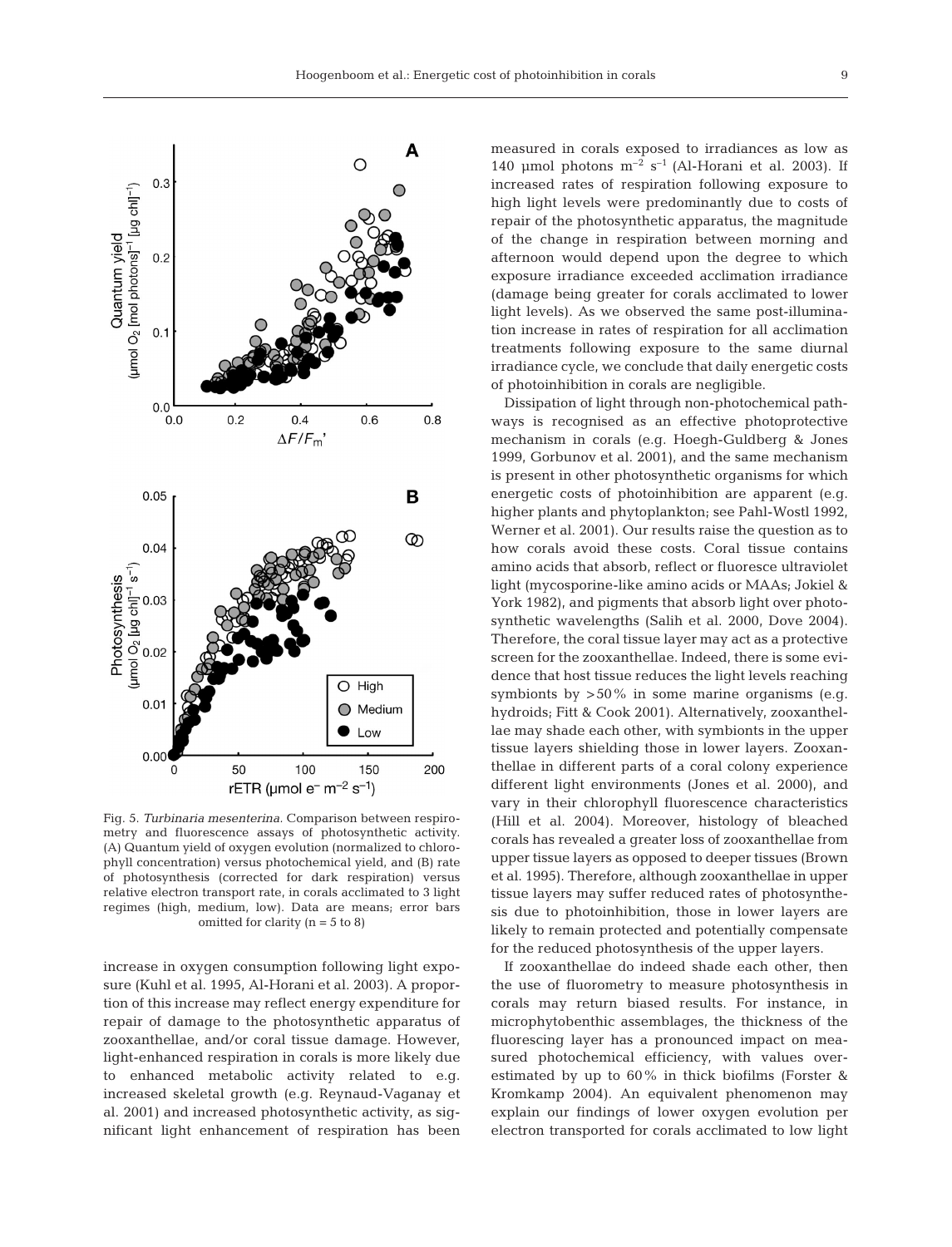levels compared with medium- and high-light acclimated colonies. Self-shading of zooxanthellae would result in overestimation of apparent photochemical efficiency as the measured efficiency of the upper layer would be augmented by higher efficiency of symbionts exposed to lower light levels deeper in the tissue. This would in turn lead to overestimation of rETR, and an apparently lower rate of oxygen evolution per electron transported through PSII. Overall, our findings indicate that future studies should take account of tissue properties of corals, such as symbiont density, tissue thickness and presence of other light-absorbing pigments, when interpreting fluorescence assays of photochemistry.

Due to the insensitivity of rates of net photosynthesis to supra-saturating light levels, we find that photochemical electron transport (in zooxanthellae) and photosynthetic oxygen evolution (in the coral–zooxanthellae symbiosis) correlate poorly at high light levels; under midday irradiances, even very low photochemical efficiencies (and high NPQ) do not necessarily result in reduced rates of photosynthesis. Because the fluorescence behavior of *Turbinaria mesenterina* is consistent with that of several other species (e.g. *Goniastrea aspera*: Brown et al. 1999; *Stylophora pistillata*: Jones & Hoegh-Guldberg 2001, Winters et al. 2003), our findings are likely to reflect general properties of the coral–zooxanthellae symbiosis. Moreover, our results demonstrate that the influence of non-assimilatory electron flow at high irradiances on the relationship between fluorescence and respirometry assays of photosynthesis may represent a general trend for photosynthetic organisms. We find that for corals, oxygen evolution saturates prior to rETR, as has been shown for cyano-lichens, macroalgae and higher plants (Sundberg et al. 1997, Fryer et al. 1998, Figueroa et al. 2003). This indicates that once the assimilatory reactions of photosynthesis become saturated, electrons may still be transported through PSII. The importance of electron sinks in addition to  $CO<sub>2</sub>$  reduction for avoidance of photoinhibition has been noted previously (Krall & Edwards 1992, Hoegh-Guldberg & Jones 1999), with photorespiration and the Mehler cycle as the most obvious candidates for non-photosynthetic electron transport (see Fryer et al. 1998, Figueroa et al. 2003). It is clear that for a range of photosynthetic organisms, including corals, a decline in rETR at high light levels is not representative of a decline in photosynthetic oxygen evolution.

Despite the negligible costs associated with photoinhibition on a daily basis, repeated exposure to high irradiance does have a negative impact on photosynthetic energy acquisition in corals. Cell damage caused by prolonged exposure to ultraviolet light represents an additional factor that may inhibit coral growth in shallow (high light) habitats (e.g. Jokiel & York 1982),

although there is some evidence that higher concentrations of MAAs in corals from shallow water may be sufficient to mitigate the effects of ultraviolet light on rates of photosynthesis (Shick et al. 1995). Clearly, colonies of *Turbinaria mesenterina* acclimated to high light levels would have greater daily energy acquisition if they had higher symbiont population densities, lower  $E_K$  and higher  $P_{MAX}$ . Although our results demonstrate that there are negligible energetic costs associated with short-term (1 d) exposure to excessive irradiance, that the abovementioned combination of photosynthetic properties does not occur is evidence that avoiding damage to the photosynthetic apparatus is a fundamental component of acclimation to high light environments. This conclusion is supported by our observation of a reduction in chlorophyll concentration for low light acclimated corals following repeated exposure to excessive irradiance. Continued reduction of chlorophyll concentration through time must eventually lead to a reduced daily energy acquisition per unit area of colony (e.g. daily integrated photosynthesis of high light acclimated corals compared with medium light acclimated corals in this study). Our results indicate that costs of photoinhibition in corals are manifest over time scales of days to weeks, rather than being apparent over a diurnal irradiance cycle as observed in other taxa (e.g. Platt et al. 1980, Ogren & Sjostrom 1990). These findings are consistent with recent observations of seasonal fluctuations in photosynthetic activity of several Caribbean coral species (Warner et al. 2002), and also explain why a moderate decrease in light availability within habitats either has no effect on photosynthetic energy acquisition for corals, or leads to higher photosynthesis for colonies from shaded habitats (Titlyanov 1991b). The trade-off between efficient utilization of light for photosynthesis and avoidance of cumulative damage to the photosynthetic apparatus due to repeated exposure to excessive irradiance means that higher light availability does not equate to higher energy acquisition.

Overall, changes in the photochemical activity of zooxanthellae over a diurnal irradiance cycle do not cause a reduction in photosynthetic energy acquisition for coral colonies. Photoinhibition in corals is manifested through a different mechanism than in other photosynthetic organisms. For some species of microalgae, energetic costs of photoinhibition become apparent through decreased  $P_{MAX}$  under exposure to light levels comparable to those used in this study (e.g. Platt et al. 1980, Pahl-Wostl et al. 1992), or through reduced photosynthetic efficiency following high light exposure that causes a reduction in rates of photosynthesis (e.g. Kana et al. 2002). In contrast, energetic costs of photoinhibition in corals become apparent as a gradual reduction in photosynthetic capacity over time (several days)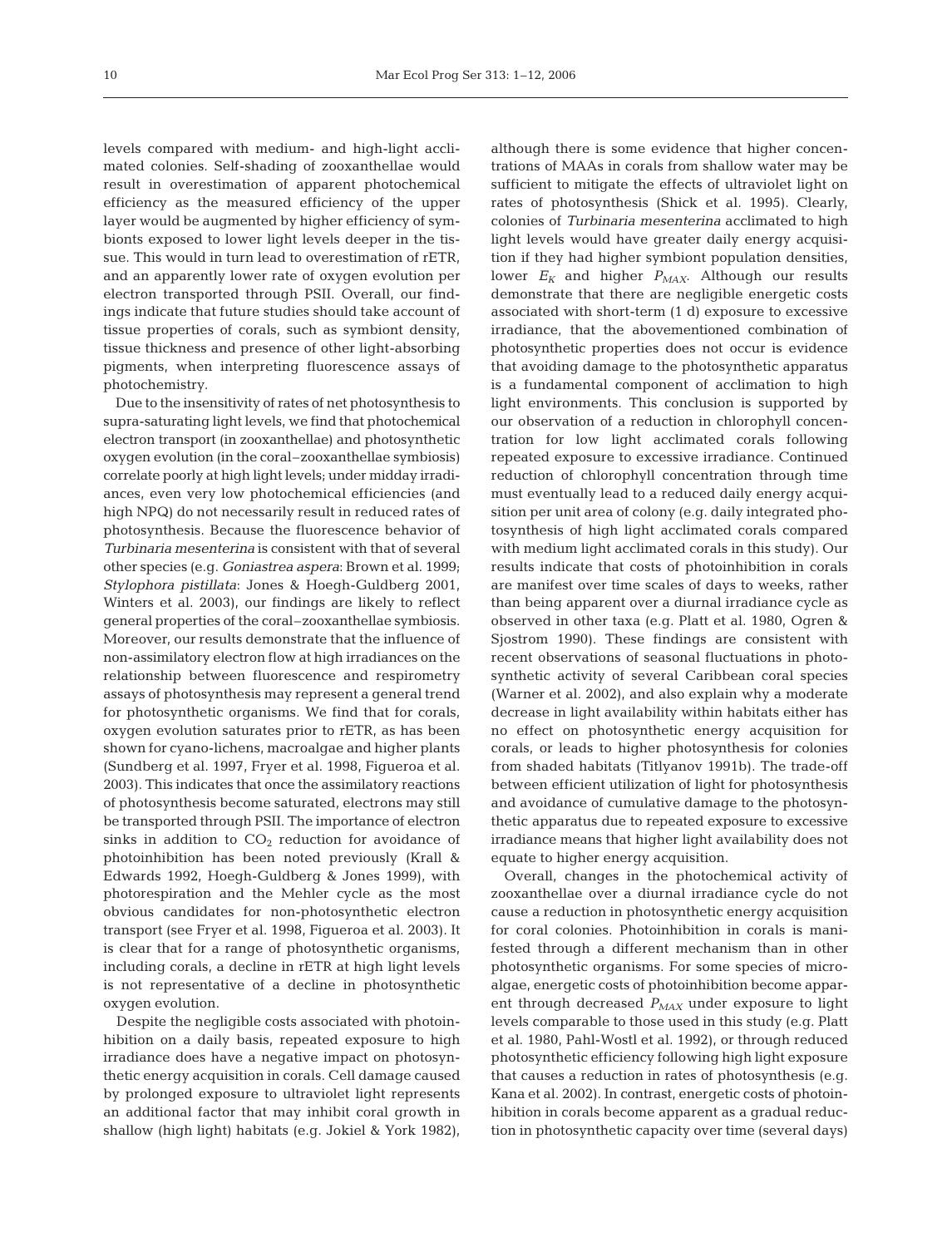following repeated exposure to excessive irradiance. These results indicate that, in corals, long-term rather than diurnal changes in photosynthetic properties are the key to understanding ecological impacts of environmental gradients in light intensity.

*Acknowledgements.* This study was funded by the Australian Research Council and James Cook University. We thank M. Dornelas, D. Abrego and J. Cox for their assistance with field and laboratory work. This study is a contribution from the ARC Centre of Excellence for Coral Reef Studies.

# LITERATURE CITED

- Al-Horani FA, Al-Moghrabi SM, de Beer D (2003) Microsensor study of photosynthesis and calcification in the scleractinian coral *Galaxea fascicularis*: active internal carbon cycle. J Exp Mar Biol Ecol 288:1–15
- Anthony KRN, Hoegh-Guldberg O (2003) Kinetics of photoacclimation in corals. Oecologia 134:23–31
- Anthony KRN, Hoogenboom MO, Connolly SR (2005) Adaptive variation in coral geometry and the optimisation of internal colony light climates. Funct Ecol 19:17–26
- Brown BE, Ambarsari I, Warner ME, Fitt WK, Dunne RP, Gibb SW, Cummings DG (1999) Diurnal changes in photochemical efficiency and xanthophyll concentrations in shallow water reef corals: evidence for photoinhibition and photoprotection. Coral Reefs 18:99–105
- Brown BE, Le Tissier MDA, Bythell JC (1995) Mechanisms of bleaching deduced from histological studies of reef corals sampled during a natural bleaching event. Mar Biol 122: 655–663
- Demmig-Adams B, Adams WW (1992) Photoprotection and other responses of plants to high light stress. Annu Rev Plant Physiol Plant Mol Biol 43:599–626
- Dove S (2004) Scleractinian corals with photoprotective host pigments are hypersensitive to thermal bleaching. Mar Ecol Prog Ser 272:99–116
- Edmunds PJ, Spencer-Davies P (1988) Post-illumination stimulation of respiration rate in the coral *Porites porites*. Coral Reefs 7:7–9
- Falkowski PG, Raven JA (1997) Aquatic photosynthesis. Blackwell, Malden, MA
- Figueroa FL, Conde-Alvarez R, Gomen I (2003) Relations between electron transport rates determined by pulse amplitude modulated chlorophyll fluorescence and oxygen evolution in macroalgae under different light conditions. Photosynth Res 75:259–275
- Fitt WK, Cook CB (2001) Photoacclimation and the effect of the symbiotic environment on the photosynthetic response of symbiotic dinoflagellates in the tropical marine hydroid *Myrionema amboinense*. J Exp Mar Biol Ecol 256:15–31
- Forster RM, Kromkamp JC (2004) Modelling the effects of chlorophyll fluorescence from subsurface layers on photosynthetic efficiency measurements in microphytobenthic algae. Mar Ecol Prog Ser 284: 9–22
- Fryer MJ, Andrews JR, Oxborough K, Blowers DA, Baker NR (1998) Relationship between  $CO<sub>2</sub>$  assimilation, photosynthetic electron transport, and active  $O_2$  metabolism in leaves of maize in the field during periods of low temperature. Plant Physiol 116:571–580
- Genty B, Briantais JM, Baker NR (1989) The relationship between the quantum yield of photosynthetic electron transport and quenching of chlorophyll fluorescence. Biochim

Biophys Acta 990:87–92

- Goiran C, Al-Moghrabi SM, Allemand D, Jaubert J (1996) Inorganic carbon uptake for photosynthesis by the symbiotic coral/dinoflagellate association. I. Photosynthetic performance of symbionts and dependence on sea water bicarbonate. J Exp Mar Biol Ecol 199:207–225
- Gorbunov MY, Kolber ZS, Lesser MP, Falkowski PG (2001) Photosynthesis and photoprotection in symbiotic corals. Limnol Oceanogr 46:75–85
- Hill R, Schreiber U, Gademann R, Larkum AWD, Kuhl M, Ralph PJ (2004) Spatial heterogenetity of photosynthesis and the effect of temperature-induced bleaching conditions in 3 species of corals. Mar Biol 144:633–640
- Hoegh-Guldberg O, Jones RJ (1999) Photoinhibition and photoprotection in symbiotic dinoflagellates from reefbuilding corals. Mar Ecol Prog Ser 183:73–86
- Iglesias-Prieto R, Trench RK (1994) Acclimation and adaptation to irradiance in symbiotic dinoflagellates. I. Responses of the photosynthetic unit to changes in photon flux density. Mar Ecol Prog Ser 113:163–175
- Iglesias-Prieto R, Beltran VH, LaJeunesse TC, Reyes-Bonilla H, Thome PE (2004) Different algal symbionts explain the vertical distribution of dominant reef corals in the eastern Pacific. Proc R Soc Lond Ser B 271:1757–1763
- Jeffrey SW, Humphrey GF (1975) New spectrophotometric equations for determining chlorophylls *a, b, c* and *c2* in higher plants, algae and natural phytoplankton. Biochim Biophys Acta 167:191–194
- Jokiel PL, York RH Jr (1982) Solar ultraviolet photobiology of the reef coral *Pocillopora damicornis* and symbiotic zooxanthellae. Bull Mar Sci 32:301–315
- Jones RJ, Hoegh-Guldberg O (2001) Diurnal changes in the photochemical efficiency of the symbiotic dinoflagellates (Dinophyceae) of corals: photoprotection, photoinactivation and the relationship to coral bleaching. Plant Cell Environ 24:89–99
- Jones RJ, Ward S, Yang Amri A, Hoegh-Guldberg O (2000) Changes in quantum efficiency of Photosystem II of symbiotic dinoflagellates of corals after heat stress, and of bleached corals sampled after the 1998 Great Barrier Reef mass bleaching event. Mar Freshw Res 51:63–71
- Kana R, Lazar D, Prasil O, Naus J (2002) Experimental and theoretical studies on the excess capacity of Photosystem II. Photosynth Res 72:271–284
- Krall JP, Edwards GE (1992) Relationship between photosystem II activity and  $CO<sub>2</sub>$  fixation in leaves. Physiol Plant 86:180–187
- Kuhl M, Cohen Y, Dalsgaard T (1995) Microenvironment and photosynthesis of zooxanthellae in scleractinian corals studied with microsensors for  $O_{2}$ , pH and light. Mar Ecol Prog Ser 117:159–172
- Laing WA, Greer DH, Schnell TA (1995) Photoinhibition of photosynthesis causes a reduction in vegetative growth rates of dwarf bean (*Phaseolus vulgaris*) plants. Aust J Plant Physiol 22:511–520
- Lesser MP, Gorbunov MY (2001) Diurnal and bathymetric changes in chlorophyll fluorescence yields of reef corals measured in situ with a fast repetition rate fluorometer. Mar Ecol Prog Ser 212:69–77
- Levy O, Dubinsky Z, Schneider K, Achituv Y, Zakai D, Gorbunov MY (2004) Diurnal hysteresis in coral photosynthesis. Mar Ecol Prog Ser 268:105–117
- Marra J (1978) Effect of short-term variations in light intensity on photosynthesis of a marine phytoplankter: a laboratory simulation study. Mar Biol 46:191–202
- Maxwell K, Badger MR, Osmond CB (1998) A comparison of  $CO<sub>2</sub>$  and  $O<sub>2</sub>$  exchange patterns and the relationship with